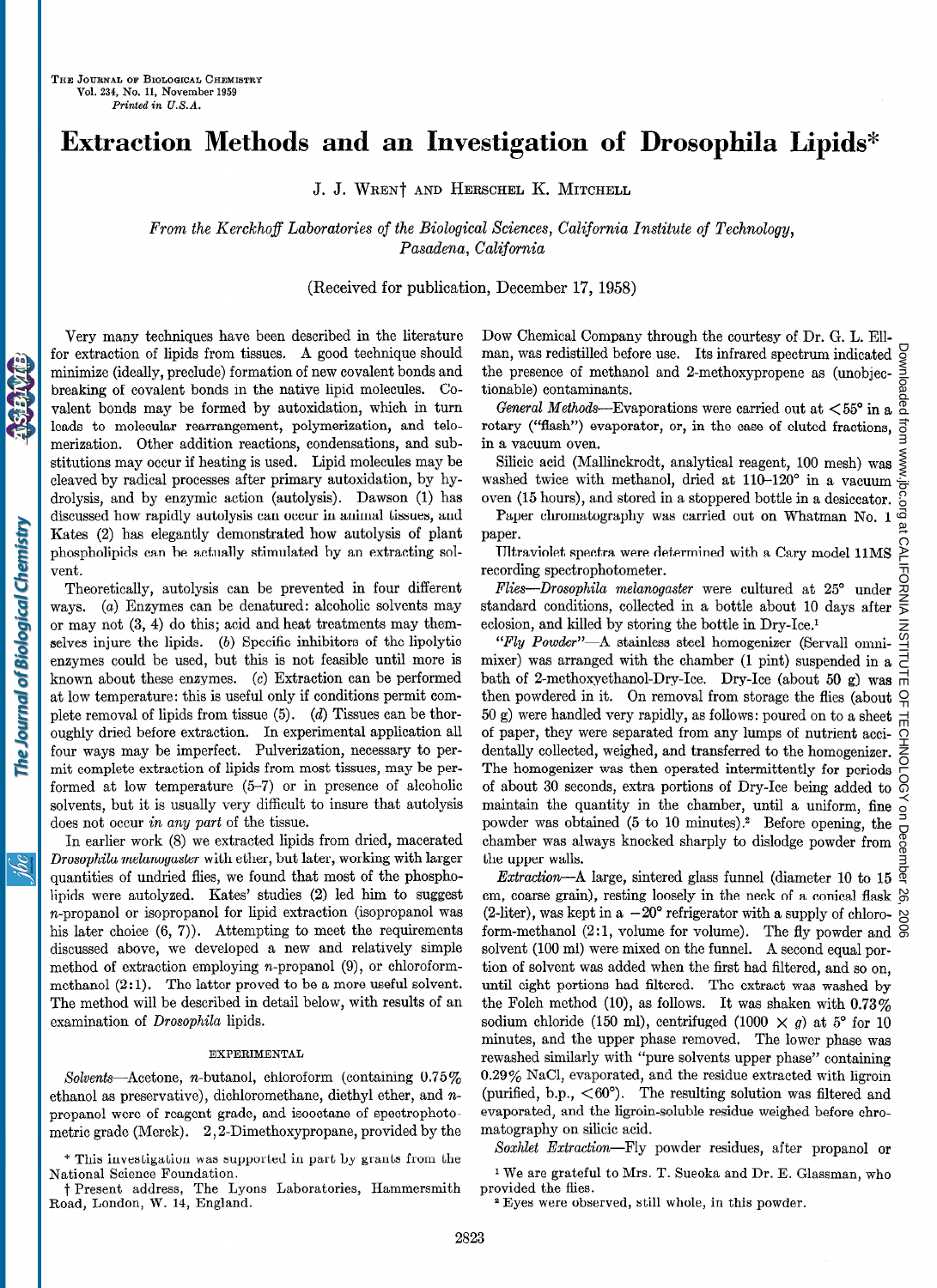chloroform-methanol extraction, were extracted overnight with chloroform in a Soxhlet apparatus, and the'malodorous, ligroinsoluble gum so obtained was weighed. About 3% of it could be eluted from silicic acid by 5% methanol in chloroform.

Silicic Acid Chromatography-Silicic acid (50 g), in a slurry with chloroform, was poured into a column (diameter 2.8 cm) with a constriction at its lower end plugged by a minute piece of nonabsorbent cotton. It was then washed with chloroform overnight.3 Up to 2.5 g of whole Drosophila lipid (yellow oil) were then run on in a small volume of chloroform. Development was continued with chloroform, then with increasing percentages (volume for volume) of methanol in chloroform. Meanwhile, the eluate was collected in 10 ml fractions by means of a siphondelivery fraction collector (Autonomos). In some experiments the rate of flow through the column dwindled after about 200 fractions had been collected, and could not be permanently speeded by the application of air pressure; however, cautious stirring of the top 0.3 cm of adsorbent successfully restored flow. The total period of elution was 150 to 200 hours.

Within 14 hours of delivery each fraction was weighed. Within 24 hours of evaporation, fractions were redissolved in warm chloroform (if insoluble, in methanol), and combined in groups corresponding to sections of the elution curve. Infrared spectra were then determined on these pooled materials which, within a further 48 hours, were used for paper chromatography and hydrolysis (8).

Recovery from columns was usually about  $100\%$ . Since the weight of lipid recovered was the sum of 500 to 1000 separate weighings, since late fractions contained traces of silica, and since some nonlipid contaminants (when present) remained adsorbed, recovery could not be defined accurately.

Infrared Spectra-Erley (11) has recently recommended 2,2 dimethoxypropane, with or without an added trace of acid, for drying of samples before infrared analysis. A few drops of 2,2 dimethoxypropane were added to a solution of lipid in chloroform or methanol, and the mixture was evaporated in a rotary evaporator at 50-55' for 15 minutes. No change in spectrum was observed when samples were retreated in this way, with or without exposure to HCl vapor. The efficacy of the treatment has not been evaluated further.

For the spectra, lipids were prepared as films on NaCl plates or as 1 to 5% solutions in chloroform or dichloromethane in NaCl cells (0.10 cm). A Perkin-Elmer model 137 Infracord spectrophotometer (NaCl optics) was used, calibrated to  $\pm 0.02\mu$  ( $\pm 5$ )  $cm^{-1}$  at 1550  $cm^{-1}$ ) with polystyrene, according to manufacturer's instructions.

Spectral data are recorded with conventional notations (12). Paper Chromatography of Lipids-Development with n-propanol-0.25 N aqueous NH<sub>4</sub>OH-acetone  $(4:1:1,$  volume for volume) distributes most lipids in elongated zones at high  $R<sub>F</sub>$  and nonlipids at low  $R_F$  (8). Tests applied to chromatograms were as follows. Ultraviolet absorption and fluorescence; ninhydrin; phosphorus; Rhodamine 6G (13); 2,4-dinitrophenylhydrazine

 $3$  During the washings, a pale brown  $\mu$  ,  $\mu$  slowly recent down  $\mu$ the adsorbent, leaving it consideration is a parent and colored transported in the last set of the state of the state of the state of the state of the state of the state of the state of the state of the state of the state the was removed a spurious peak appeared a specific the cholester was not removed a spurious peak appeared arter the cho- $\frac{1}{2}$  is a sign of  $\frac{1}{2}$  if  $\frac{1}{2}$  if  $\frac{1}{2}$  mg of action  $\frac{1}{2}$  mg of  $\frac{1}{2}$  mg of  $\frac{1}{2}$  mg of  $\frac{1}{2}$  mg of  $\frac{1}{2}$  mg of  $\frac{1}{2}$  mg of  $\frac{1}{2}$  mg of  $\frac{1}{2}$  mg of  $\frac{1}{2}$  mg of  $\frac{1$ nters) from for g of smele acid yielded on evaporation 7.0 mg of viscous, colorless oil, the infrared spectrum of which indicated long-chain aliphatic material with some carbonyl absorption  $(1725 \text{ cm}^{-1})$ .

(13); aniline phthalate (for free sugar) (14); Liebermann-Burchard (15); Dragendorff (16).

Smith's chlorination method for -CONH-compounds (17) was simplified as follows. Chromatograms were dipped (5 minutes) in 15'% aqueous NaOCl, washed (10 minutes) in cold, running tapwater, then the color was developed with 0.05 N aqueous KIsaturated  $o$ -tolidine in 2% aqueous acetic acid (1:1, volume for volume).

Ninhydrin-positive, Water-soluble Hydrolysis Products-Chromatography with the "I-O" systems of Hardy et al.  $(19)$  permitted reliable but not rigorous identification of amino acids. Leucine was not distinguished from isoleucine and norleucine, or valine from norvaline. Ethanolamine hydrochloride gave with ninhydrin a diffuse, pale brown zone  $(R_F, 0.59 \text{ in } I, 0.58 \text{ in } O)$ . Most (water-soluble) hydrolysates gave unidentified zones which fluoresced in ultraviolet light. The presence of glutamic acid and arginine in lipids of peaks D and J (Fig. 3) respectively was confirmed by addition of authentic samples to the hydrolysates before paper chromatography.

Detection of Choline---Phosphomolybdic acid (20) and Dragendorff (16) reagents revealed choline chloride  $(R_F, 0.21$  in I, 0.47 in E) after "I-E" chromatography of water-soluble hydrolysates (19).

Detection of Glycerol-A small lipid sample was hydrolyzed with 0.2 ml of 6 N hydrochloric acid. The hydrolysate was poured on to a column  $(3 \times 0.5 \text{ cm})$  of Amberlite IR-4B (OH<sup>-</sup>, 200 to 400 mesh), prepared in a medicine dropper plugged with glass wool. The column was washed with 0.2 ml water (eluate rejected), then with a further 0.5 ml. (Stirring with a minute glass rod liberated any bubbles of gas clogging the column.) The 0.5 ml eluate was partially evaporated, chromatographed in *n*-butanol-acetic acid-water (5:1:2), and glycerol  $(R_F, 0.49)$  was revealed by silver nitrate spray (21).

Detection of Inositol-The Scherer test was carried out by a modification of Feigl's method (22).

Detection of Sphingosine-Two paper chromatograms (ascending development, 1.5 to 2.5 hours) were run in 2-pentanone-acetic acid (30:2, volume for volume) on each ligroin-soluble hydrolysate. After drying at room temperature (1 hour), one was sprayed with ninhydrin and heated at  $110^{\circ}$  (5 minutes); the other was sprayed with Clark and Lubs bromothymol blue solution, suspended (5 minutes) in a tank over concentrated NH<sub>4</sub>OH, then removed and observed for persistent blue zones. These tests together are useful for detection of sphingosine-like bases. As standard a sample of sphingosine sulfate4 was used, applied to chromatograms on top of spots of BaC12.

Recognition of Cerebroside-No sphingosine-like base was detected directly in any fly lipid hydrolysate obtained by the usual method. Peak J lipid (Fig. 3), suspected on infrared evidence of containing cerebroside (but which gave no aniline phthalate reaction on paper, even in presence of excess of  $H_3PO_4$  (23)) was hydrolyzed with 3  $\mu$  aqueous HCl at 100 $^{\circ}$  (2 hours). This is supposed (24) to liberate quantitatively the hexose of cerebrosides, but much browning occurred, presumably due to simultaneous liberation of amino acids. The hydrolysate was shaken with ligroin (b.p., 65-70°), and a sphingosine-like base was readily detected in the ligroin layer. The aqueous layer was evaporated over KOH under reduced pressure (2 days), and paper chromatography of the residue indicated the presence of glucose or galac-

4 Kindly provided by Professor H. E. Carter.

<u>ibc</u>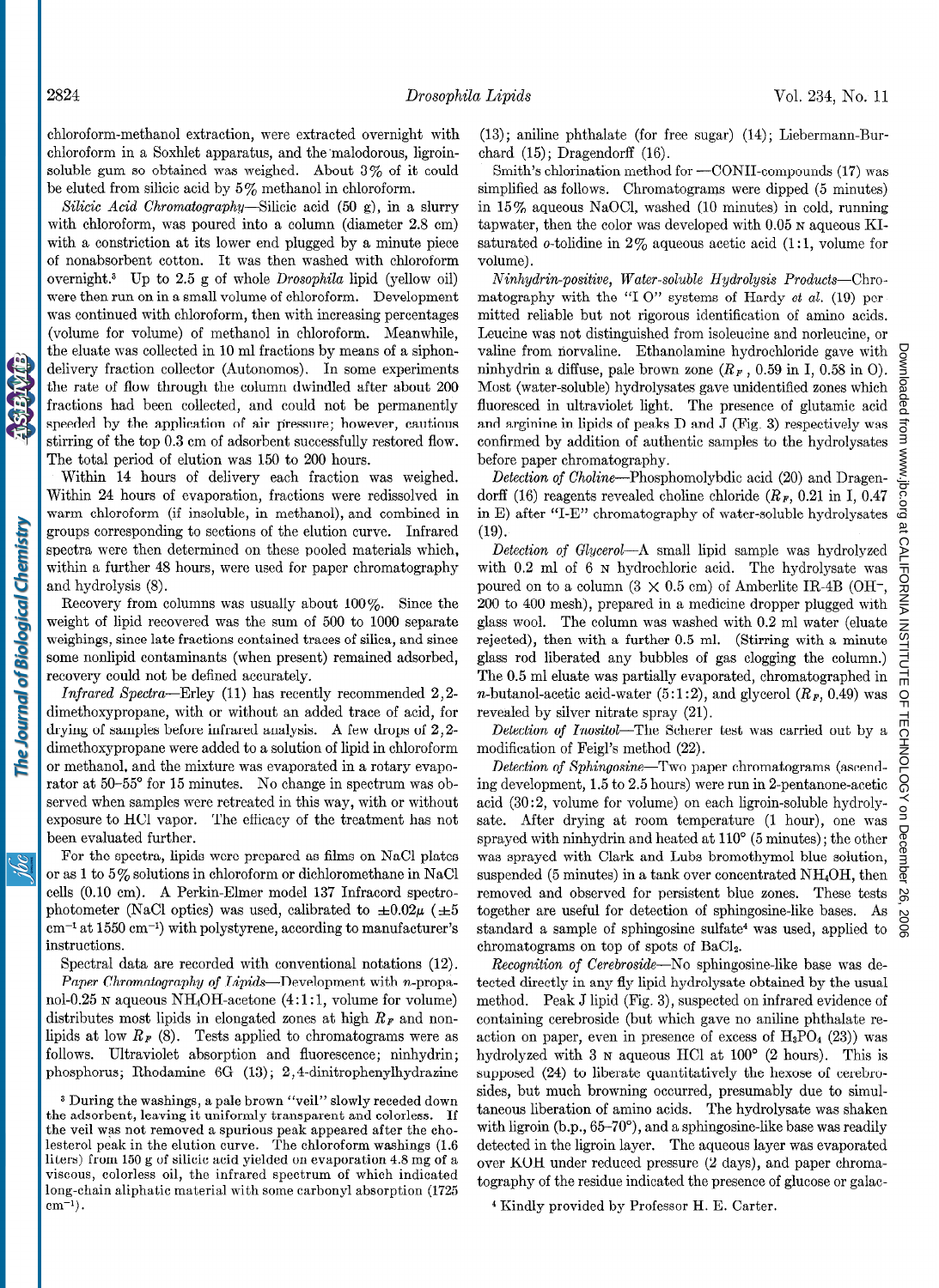tose. Subjected to paper electrophoresis  $(8 \text{ hours})$  in  $2\%$  aqueous borax (25) the residue gave a zone separable from n-galactose and inseparable from **p**-glucose.

Characterization of Hydrocarbon and Wax Ester-Extracts obtained by propanol extraction at room temperature deposited colorless crystals if stored at  $-20^\circ$ . In one experiment these were filtered off (330 mg from 70 g of flies). They proved to be inhomogeneous, and attempted recrystallization failed. Chromatography on silicic acid afforded three main fractions, each giving a negative Liebermann-Burchard test.

(a) Colorless material (15 mg), fairly crystalline, very low level of ultraviolet absorption, glycerol not liberated by hydrolysis. Its infrared spectrum showed four prominent bands, at 2930 and  $2850$  cm<sup>-1</sup> (s.; C—H stretching), at  $1465$  cm<sup>-1</sup> (m.; CH<sub>2</sub> deformation), and at  $1370 \text{ cm}^{-1}$  (mw.; C—CH<sub>3</sub> deformation), identifying the material as a saturated hydrocarbon (14).

(b) Colorless crystals  $(235 \text{ mg})$ , eluted by  $5\%$  ether in hexane, apparent  $\lambda_{\text{max}}^{\text{isocetane}}$  208 m $\mu$ , glycerol not liberated by hydrolysis. Its infrared spectrum was simpler than those of triglycerides, strongest bands being at 2935 and 2855 cm<sup>-1</sup> (C-H stretching), at 1745 cm<sup>-1</sup> (C= $\overline{O}$  stretching) and at 1160 cm<sup>-1</sup> (C- $\overline{O}$  stretching). It was concluded to be a wax ester.

(c) A yellowish oil (60 mg), eluted by ether, yielded glycerol on hydrolysis, and appeared to be impure triglyceride.

Silicic Acid Chromatography of Nonlipids-A mixture containing 1 mg of each of a number of nonlipids was dry-packed on a column of silicic acid  $(5 g; diameter 1.3 cm)$ , which was then developed in the same way as for lipids. Compounds first appeared in the eluates as follows.

Chloroform (50 ml),  $5\%$  methanol (25 ml): none.

Methanol (90 ml), 15%: 2-aminooctanoic acid, 2-pyrrolidone-5-carboxylic acid.

Methanol (90 ml), 15%: cystine, glucose, leucine, proline.

Methanol (190 ml),  $25\%$ : phenylalanine, valine.

Methanol (50 ml), 35%: none (except tailing leucine, phenylalanine, proline, valine).

Methanol (40 ml),  $50\%$ : alanine,  $\gamma$ -aminobutyric acid, threonine, tyrosine.

Methanol (45 ml):  $\beta$ -alanine, arginine (applied as hydrochloride), aspartic acid, cysteic acid (hydrochloride), glutamic acid, glycine, serine.

Water (25%) in methanol (40 ml): histidine (hydrochloride hydrate), lysine (hydrochloride).

Water (40 ml): cysteine (hydrochloride).

#### RESULTS AND DISCUSSION

#### Extraction Method

A batch of flies was halved after powdering with Dry-Ice. One-half was extracted with ether and the other with propanol, in both extractions the temperature being maintained, as far as possible, at 0'. In Fig. 1, elution curves of the lipids obtained showed that the ether-extracted lipid was largely eluted from silicic acid by chloroform alone, whereas the propanol-extracted lipid contained a high proportion of phospholipid which had to be eluted by, chloroform-methanol. This proportion of phospholipid was fairly reproducible in other experiments (see below). Thus autolysis during extraction was dramatically revealed by the increase in chloroform-eluted lipid (as free fatty acids, and so forth) at the expense of phospholipid. When dead flies were left

F<sub>IG.</sub> 1. Silicic acid chromatography of ligroin-soluble lipid obtained by extraction of 45 g of Drosophila with (A), ether, and  $(B)$ . n-propanol. Lipid  $(2.13 \text{ e})$  was applied to column  $A: 1.90 \text{ e of}$ this were eluted by chloroform alone, and  $0.14 \times$  by methanol solvents. Corresponding figures for column  $B$  were  $2.36$ , 1.36, and  $0.99 g$  Marks on the abscissae show when changed solvents were  $\widetilde{\mathbf{introduce}}$ 

at room temperature for several days before extraction, autolysis similarly altered the elution curve.

Powdering of the flies with Dry-Ice is an unobjection method of fragmentation, and can be done efficiently and easily. It was desirable to extract from the powder as much as possible of the total ligroin-soluble lipid<sup>5</sup> at low temperature. Repeate washing with propanol at  $-90^\circ$  yielded no more than  $80\%$ , but subsequent washing at room temperature raised this figure to over 99% and completed a useful extraction. Chromatographic results suggest that in this procedure different lipids tend to be extracted sequentially.

A model experiment demonstrated that the elution behavior of a variety of nonlipids parallels that of phospholipids. During silicic acid chromatography of propanol-extracted fly lipids (and blood lipids (26)) free amino acids and sugars appeared predictably in specific eluates. For our study of chemically bound amino acids this was an unsatisfactory finding, only avoidable by removal of nonlipids before chromatography. From published removal of nonliplas before chromatography. From published re-  $\frac{3}{5}$  sults the Folch washing procedure (10, 24, 27) seemed most at-  $\frac{9}{5}$ tractive for this purpose, the more so if chloroform-methanol  $\delta$ (2:1, volume for volume) could replace propanol as the extracting  $\sim$ solvent. Unlike propanol, it did not completely dehydrate fly  $\frac{8}{9}$ powder at  $-20^{\circ}$  (it did so at room temperature) but it did extract over  $99\%$  of the lipid without warming to room temperature (Fig. 2). By subjecting one-half of an extract thus obtained four times to the simple washing procedure  $(10)$ , and the other half four times to the procedure with sodium chloride, we extended the findings of Folch et al. to Drosophila lipids. In either procedure the third and fourth washings were devoid of ninhydrin-positive nonlipids. Ligroin-soluble lipid recovered from

5 We arbitrarily chose to study only lipid which, after extraction we and diamed to solut only up to which, and extraction and before emfomatography, was softone in purified figuration.  $<$ 60°). Such material may contain small quantities of nonlipids (free amino acids, sugars, salts, and so forth) and larger quantities of lipids which are insoluble in ligroin when purified. "Total of lipids which are moduled in agroun when purined. Told if the sum of lipid extractable by heutral solvents, and represents the sum of lipid extracted by the chosen method plus that subsequently obtained by Soxhlet extraction.



The Journal of Biological Chemistry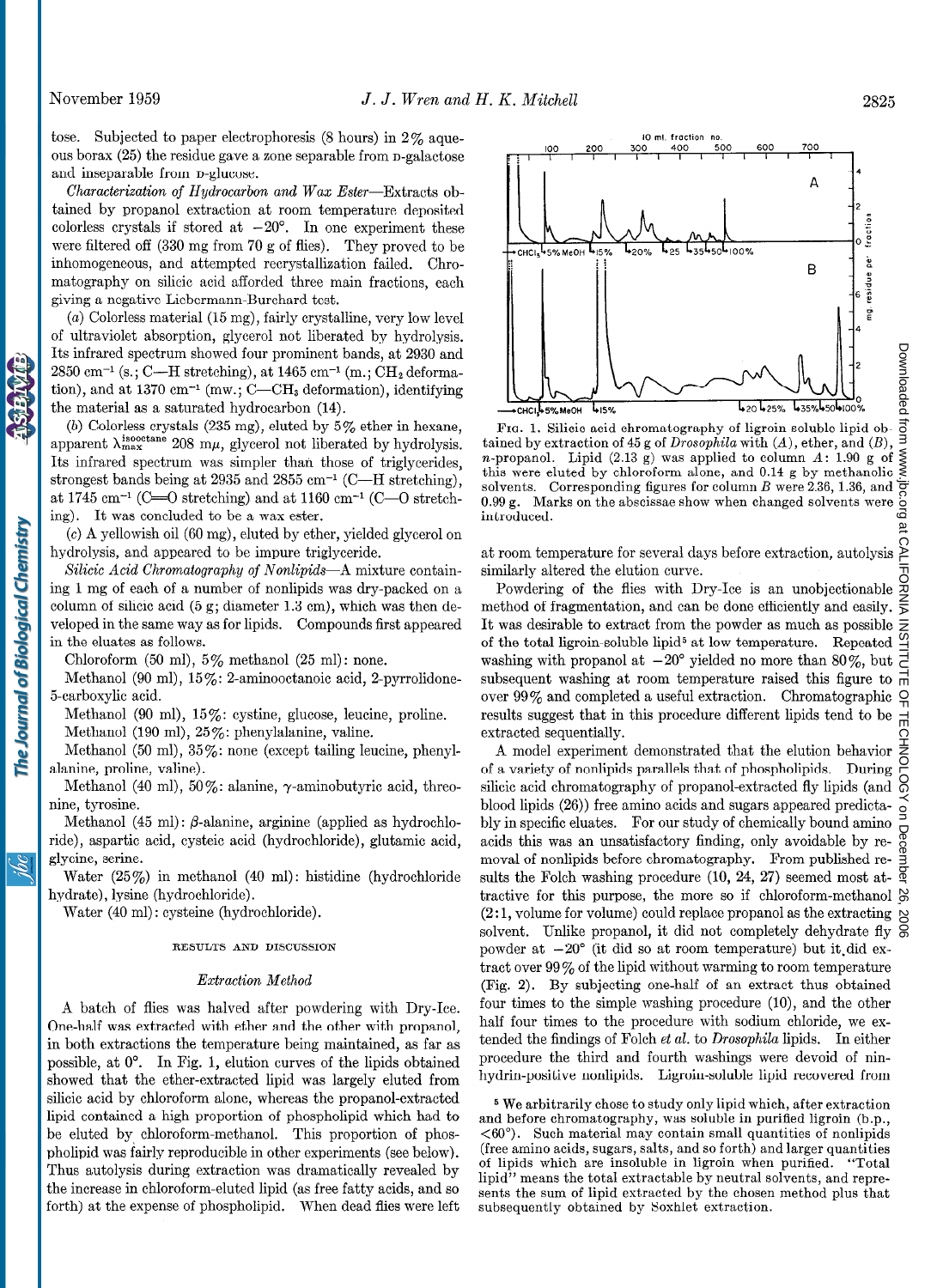



I. solvent (added portionwise)

FIG. 2. Course of extraction from fly powder. Figures were calculated for 100-g flies, different batches of which were used in each experiment.  $\overline{\hspace{1cm}}$ , n-propanol, total involatile residue;  $---, n$ -propanol, ligroin-soluble portions of involatile residues; ------, chloroform-methanol (2:1, volume for volume), total involatile residue (material extracted at room temperature was mainly insoluble in ligroin). The beginning of extraction at room temperature is marked with a dot.



FIG. 3. Silicic acid chromatography of Drosophila lipids, extracted by chloroform-methanol and washed. Marks on the abcissa show when changed solvents were introduced. In this particular experiment (cf. Fig. 2, succeeding paper) peak B was not resolved from peak A. 40.5-g flies yielded 2.20 g of ligroin-soluble lipid, and the weights of lipid eluted by chloroform and by 5, 15, 25, and 35 to lOO'% methanol in chloroform were respectively 1.344, 0.044, 0.534, 0.274, and 0.027 g. Total phospholipid thus weighed 0.879 g, and total lipid recovered after chromatography 2.223 g.

the four washings (upper phases) amounted to  $2\%$  of the total lipid in the simple procedure, and only  $0.2\%$  in the procedure with sodium chloride.

In the method adopted Drosophila were powdered with Dry-Ice, and the powder was washed eight times with chloroformmethanol at  $-20^\circ$ . The lipid extract obtained was subjected to two Folch washings with brine, evaporated, and the ligroinsoluble residue was chromatographed on silicic acid. This method is reproducible, and in principle is recommended for most chemical investigations of lipids. Biological materials other than Drosophila require slightly different handling. For exam-

TABLE I Distribution of lipid components among fractions eluted from silicic acid

Tests are recorded as positive by fraction letter and weakly positive by (w).

| Component         | Peaks (Fig. 3)                   |
|-------------------|----------------------------------|
| Cholesterol       | $A(w)$ , B, D*E*, G*             |
| Choline           | N                                |
| (by Dragendorff)  | H, N, O                          |
| Ethanolamine      | H, I, J(w), K(w), L(w), M(w)     |
| Glycerol          | A, B, C, D, E, F, G, H, I, J(w), |
|                   | $K(w)$ , $L(w)$ , M, N           |
| Inositol          | G, H, I, J, K, L, M, N           |
| Phosphorus        | D, E, F(w), G, H, I, J, K, L, M, |
|                   | $N, O, P + Q(w), R + S$          |
| Plasmalogen       | $A(w)$ , $D(w)$ , E, H, I, M, N  |
| Ninhydrin test    | H, I, J, K, L, M                 |
| $-$ CONH $-$ test | D(w), E(w), F(w), G, H, I, J, K, |
|                   | L, M(w), O(w), P + Q(w),         |
|                   | $R + S$                          |
|                   |                                  |

\* Brown color rather than typical blue-green for cholesterol.

ple, blood may be mixed directly with the solvent at  $-78^{\circ}$  (26). The method appears to have advantages over others currently proposed  $(e.g. (5, 28)).$ 

## Drosophila Lipids

So far as we are aware, no detailed study of Drosophila lipids has been published. With the adopted method we obtained elution curves with 19 peaks, as shown (A to S) in Fig. 3. The pattern of elution and the quantitative and chemical data (Fig. 3, Tables I and II) were reproduced satisfactorily in several experiments on different batches of flies. The total, ligroin-soluble lipid content of whole flies  $(6.1 \pm 0.3\%$  by weight) was fairly constant in all batches. Neglecting minor quantities obtained by Soxhlet extraction of residues from the main extraction, the ratio of the weight of lipid (containing phosphatidylethanolamine) eluted by  $15\%$  methanol in chloroform to the weight eluted by chloroform was similarly constant  $(0.38 \pm 0.02)$ . Phosphorus was entirely absent from fractions eluted by chloroform but was present in almost all subsequent fractions and, on this basis, weights of phospholipid and nonphospholipid could be calculated. Whole flies contained  $2.2 \pm 0.1\%$  by weight of phospholipid.

Infrared spectra of lipids of peaks A to 0 were examined, and all showed characteristic lipid absorptions at 2950-2910 (s.), 2870-2850 (s.), 1735-1725 (s.), 1455-1450 (ms.), and 1365 cm-l (m.). Correlation with published data, the most useful of which can be found in (12, 29-32), confirmed the identifications listed in Table II. Lipids of peaks B to 0 showed absorption bands in the region 3500-3100 cm<sup>-1</sup> (mw. to ms.), assigned to  $O-H$ and N-H stretching vibrations, and lipids of peaks G to 0 an unassigned band at  $2700 \text{ cm}^{-1}$  (w.). Lecithin fractions (peak N) all absorbed at about 3400 cm<sup>-1</sup>, even after treatment with 2,2-dimethoxypropane and acid (see "Experimental"). This supports the view  $(33)$  that the monohydrated formula for lecithins indicated by elementary analysis cannot be explained by simple hydration.

Nearly all phospholipid fractions contained chemically bound amino acids (see Table II). Glutamic acid predominated in

The Journal of Biological Chemistry

<u>ibi</u>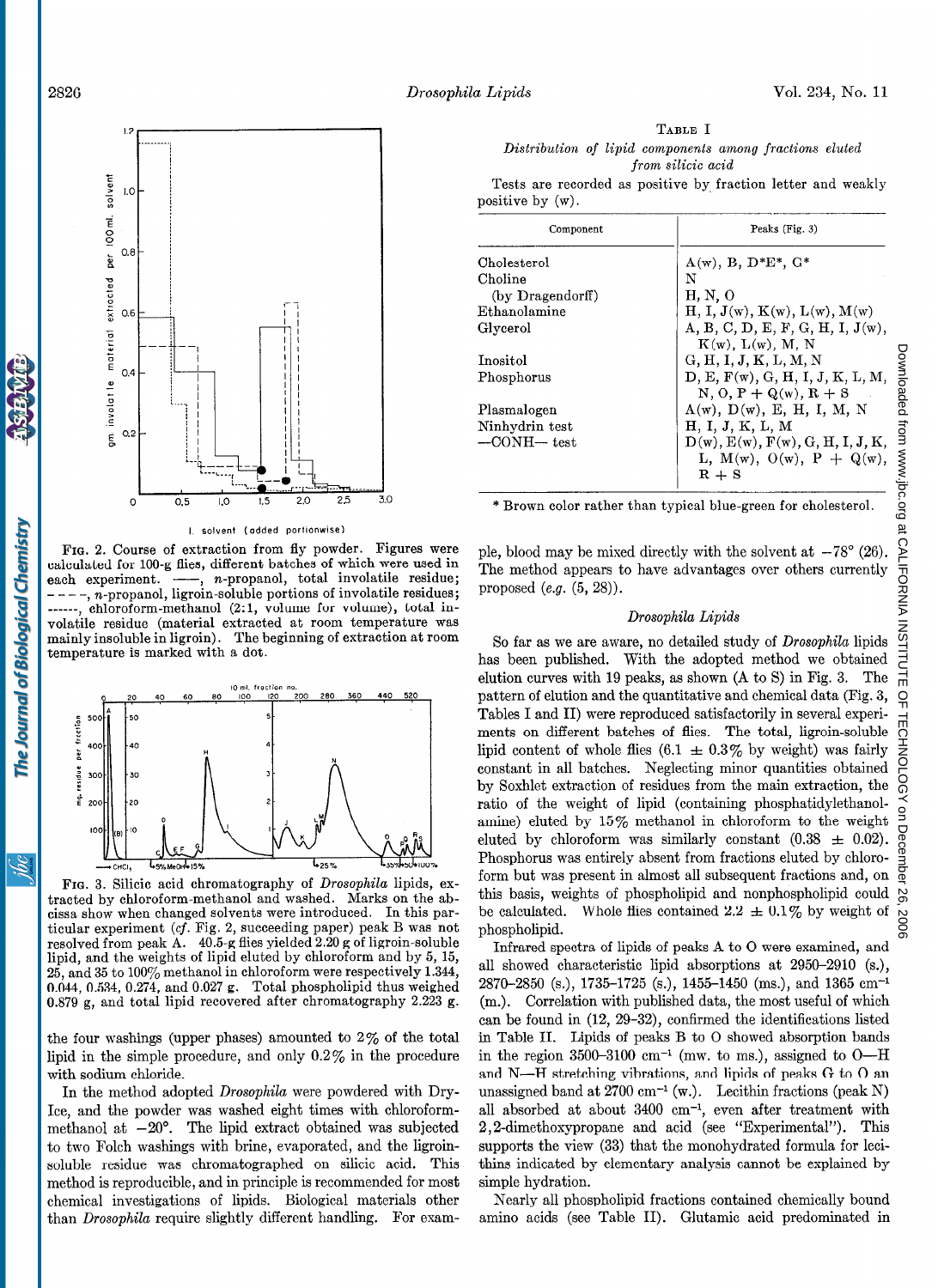The Journal of Biological Chemistry

TABLE II Nature of Drosophila lipids separated by silicic acid chromatography

|  | Peak<br>Lipids identified* |                                                                                                          | Amino acids residues present |                  |                     |     |                     |                   |                     |     |          |            |                       |        |  |
|--|----------------------------|----------------------------------------------------------------------------------------------------------|------------------------------|------------------|---------------------|-----|---------------------|-------------------|---------------------|-----|----------|------------|-----------------------|--------|--|
|  |                            | Ala                                                                                                      | Arg                          | Asp              | Cys                 | du  | Ĝ                   | Leu               | Lys                 | Phe | Pro      | Ser        |                       |        |  |
|  | A                          | Hydrocarbon, wax ester,<br>cholesterol ester, tri-<br>glyceride                                          |                              |                  |                     |     |                     |                   |                     |     |          |            |                       |        |  |
|  | B                          | Cholesterol                                                                                              |                              |                  |                     |     |                     |                   |                     |     |          |            |                       |        |  |
|  | С                          |                                                                                                          |                              |                  |                     |     |                     |                   |                     |     |          |            |                       |        |  |
|  | D                          | Glycerophosphatidic<br>acid                                                                              | $^{+}$                       |                  | $\hspace{.011cm} +$ |     |                     | $+ +$             | $^+$                |     |          |            | $+ + $                | $\pm$  |  |
|  | Е                          | Phosphatidylglycerol (?)                                                                                 |                              |                  | $\boldsymbol{+}$    |     | $\mathrm{+}$        |                   |                     |     |          |            |                       |        |  |
|  | F                          |                                                                                                          | $\mathrm{+}$                 |                  | $\pm$               | $+$ | ┿                   | ┿                 | ┿                   |     | $\pm$    | $^{+}$     | $+$                   | $\pm$  |  |
|  | G                          | Inositol phospholipid                                                                                    | $+$                          |                  |                     |     | ┿                   | ╉                 |                     |     |          |            | ╅                     |        |  |
|  | н                          | Phosphatidylethanol-<br>amine, ethanolamine<br>plasmalogen, phospha-<br>tidylserine                      |                              | $\boldsymbol{+}$ |                     |     | ┾                   | $+$               |                     |     |          | $\pm$      | $\pm$                 |        |  |
|  | I                          | Inositol phospholipid                                                                                    | $+$                          |                  | $+ $                |     | $+ + +$             |                   |                     |     |          | $+ +$      |                       | ┿      |  |
|  | J.                         | Glucose-containing cere-<br>glycerophos-<br>broside,<br>pholipid                                         |                              | $+ +$            | $^{+}$              |     | ┿                   | ┿                 |                     |     |          | ┿          | $^+$                  | ┿      |  |
|  | $\bf K$<br>L<br>M          | Inositol phospholipid, $ y- + +$<br>sophosphatidyletha-<br>nolamine, lysophospha-<br>(?) tidylserine (?) | $^{+}$<br>$+$                |                  | ┿<br>$\ddot{}$      |     | ┿<br>$\ddag$<br>$+$ | ┿<br>$\pm$<br>$+$ | $\mathrm{+}$<br>$+$ |     | ᅱ<br>$+$ | $+$<br>$+$ | $\overline{+}$<br>$+$ | $+$    |  |
|  | N                          | Phosphatidylcholine,<br>choline plasmalogen                                                              | $+ +$                        |                  |                     |     |                     | $+ + +$           |                     |     |          | $+ + + +$  |                       |        |  |
|  | Ō                          |                                                                                                          | ┾                            | ╅                |                     |     |                     | $\! +$            | $\bm{+}$            |     | $\pm$    | $^{+}$     | $^{+}$                | $\div$ |  |
|  | $P + Q$                    |                                                                                                          |                              |                  |                     |     |                     |                   |                     |     |          |            |                       |        |  |
|  |                            | $R + S$ Phosphatidopeptide (?)                                                                           | $+$ $+$                      |                  |                     |     |                     |                   |                     | ┾   |          | ┽          |                       |        |  |

\* Substances listed are constituents present and do not necessarily make up the entire fraction. Because of fractionation controlled by fatty acid components it is possible that one or two lipids are major constituents of more than one fraction. For example, the material of fractions L and M could not be distinguished by infrared spectroscopy.

t It is not known to which lipid constituents the amino acids are bound.

peak D lipid. Except in fractions in which phosphatidylserine was obviously present, their concentration was less than onetenth mole per kilogram of lipid. Minor qualitative variations in bound amino acid content were observed in different experiments; in some, peaks 0 to S afforded a greater variety of amino acids. It is clear from the distribution of bound amino acids that no one component exists in a very large quantity and none has yet been obtained in an amount sufficient for characterization. Although properly prepared fractions always have the

amino acids and phospholipids occurring together it remains an open question whether they are bound together in the same molecule. It is further worthy of note that in preliminary experiments we have observed that addition of C<sup>14</sup>-labeled glutamic acid or arginine to frozen fly powder results in an appreciable binding to lipid during extraction. Some spontaneous combination or exchange is therefore indicated.

Neglecting the uncharacterized amino acid-containing lipids, the identifications listed in Table II conform with results of silicic acid chromatography generally accepted in the literature. The material eluted in peak D  $(P, 4.4\%)$ , was acidic, and when promptly subjected to paper chromatography it gave one lipid zone, of high  $R_F$ , containing phosphorus. But if its chloroform solution were left exposed to the atmosphere for several days the residue could only be redissolved with great difficulty. Paper chromatography of the redissolved material revealed a lipid zone of high  $R_F$ , but phosphorus only at low  $R_F$ , streaking from the origin. This suggests autohydrolysis of free glycerophosphatidic acid (34, 35). Elution from silicic acid before phosphatidylethanolamine is consistent with the behavior of synthetic glycerophosphatidic acid,<sup>6</sup> as also is the high  $R_F$  value (37, 38). Numerous recent reports make it clear that this evidence does not exclude polyglycerophosphatidic acids. Fractions apparently containing such materials have been reported (13, 39, 40) as ninhydrin-negative yet containing nitrogen; this is consistent with our finding of amino acids after hydrolysis.

#### SUMMARY

1. The general problem of extractions of lipids without degradation is discussed and details of a satisfactory procedure are presented.

2. Among lipids obtained from Drosophila were hydrocarbon, wax ester, cholesterol ester, triglyceride, cholesterol, glycerophosphatidic acid, phosphatidylglycerol (?), inositol phospholipids, phosphatidylethanolamine, ethanolamine plasmalogen, phosphatidylserine, cerebroside, lysophosphatidylethanolamine, lysophosphatidylserine (?), phosphatidylcholine, choline plasmalogen, and lipids containing bound amino acids.

3. Twelve different bound amino acids and perhaps peptides were found in lipid fractions, but no fraction contained more than 0.1 mole of amino acid per kg of lipid.

## REFERENCES

- 1. DAWSON, R. M. C., Biol. Revs. Cambridge Phil. Soc., 32, 188 (1957).
- 2. KATES, M., Can. J. Biochem. and Physiol., 36, 127 (1957) ; and earlier papers.
- 3. SMITH, R. H., Biochem. J., 66, 240 (1954).
- 4. TAYEAU, F., Proceedings of the third international conference on biochemical problems of lipids, Brussels, 1956, Palies der Academien, Brussels, p. 35.
- 5. ENTENMAN, C., in S. P. COLOWICK AND N. 0. KAPLAN (Editors), Methods in enzymology, Vol. III, Academic Press, Inc., New York, 1957, p. 299.
- 6. KATES, M., AND EBERHARDT, F., Can. J. Botany, 36,895 (1957).  $7. \text{F}$
- $\frac{1}{2}$ . Westerhalt,  $\frac{1}{2}$ ,  $\frac{1}{2}$ ,  $\frac{1}{2}$ ,  $\frac{1}{2}$ ,  $\frac{1}{2}$ ,  $\frac{1}{2}$ ,  $\frac{1}{2}$ ,  $\frac{1}{2}$ ,  $\frac{1}{2}$ ,  $\frac{1}{2}$ ,  $\frac{1}{2}$ ,  $\frac{1}{2}$ ,  $\frac{1}{2}$ ,  $\frac{1}{2}$ ,  $\frac{1}{2}$ ,  $\frac{1}{2}$ ,  $\frac{1}{2}$ ,  $\frac{1}{2}$ ,
- 8. WESTLEY, J., WREN, J. J., AND MITCHELL, H. K., J. Biol.<br>Chem., 229, 131 (1957).  $\sim$  Wrenc, and  $\sim$   $(150)$ .
- $(105)$  $\mathbf{10. T}$ ,  $\mathbf{1.7000}$ ,  $\mathbf{1.7. T}$ ,  $\mathbf{1.7. T}$ ,  $\mathbf{1.7. T}$ ,  $\mathbf{1.7. T}$ ,  $\mathbf{1.7. T}$ ,  $\mathbf{1.7. T}$ ,  $\mathbf{1.7. T}$ ,  $\mathbf{1.7. T}$ ,  $\mathbf{1.7. T}$ ,  $\mathbf{1.7. T}$ ,  $\mathbf{1.7. T}$ ,  $\mathbf{1.7. T}$ ,  $\mathbf{1.7. T}$ ,  $\mathbf{1.7. T}$
- $\alpha$   $\alpha$   $\alpha$   $\alpha$   $\alpha$   $\alpha$   $\alpha$   $\alpha$ Chem., 226, 497 (1957).<br>11. ERLEY, D. S., Anal. Chem., 29, 1564 (1957).
- 

Downloadedthe CALIFORNIA INSTITUTE OF TECHNOLOGY OF DECEMBER 2007, 2006 www.jpc.org Downloaded from the Second Doc.org at CALIFORNIA INSTITUTE OF TECHNOLOGY on December 26, 900Z

6 Dr. D. Buchnea, personal communication; see also (36, 37).